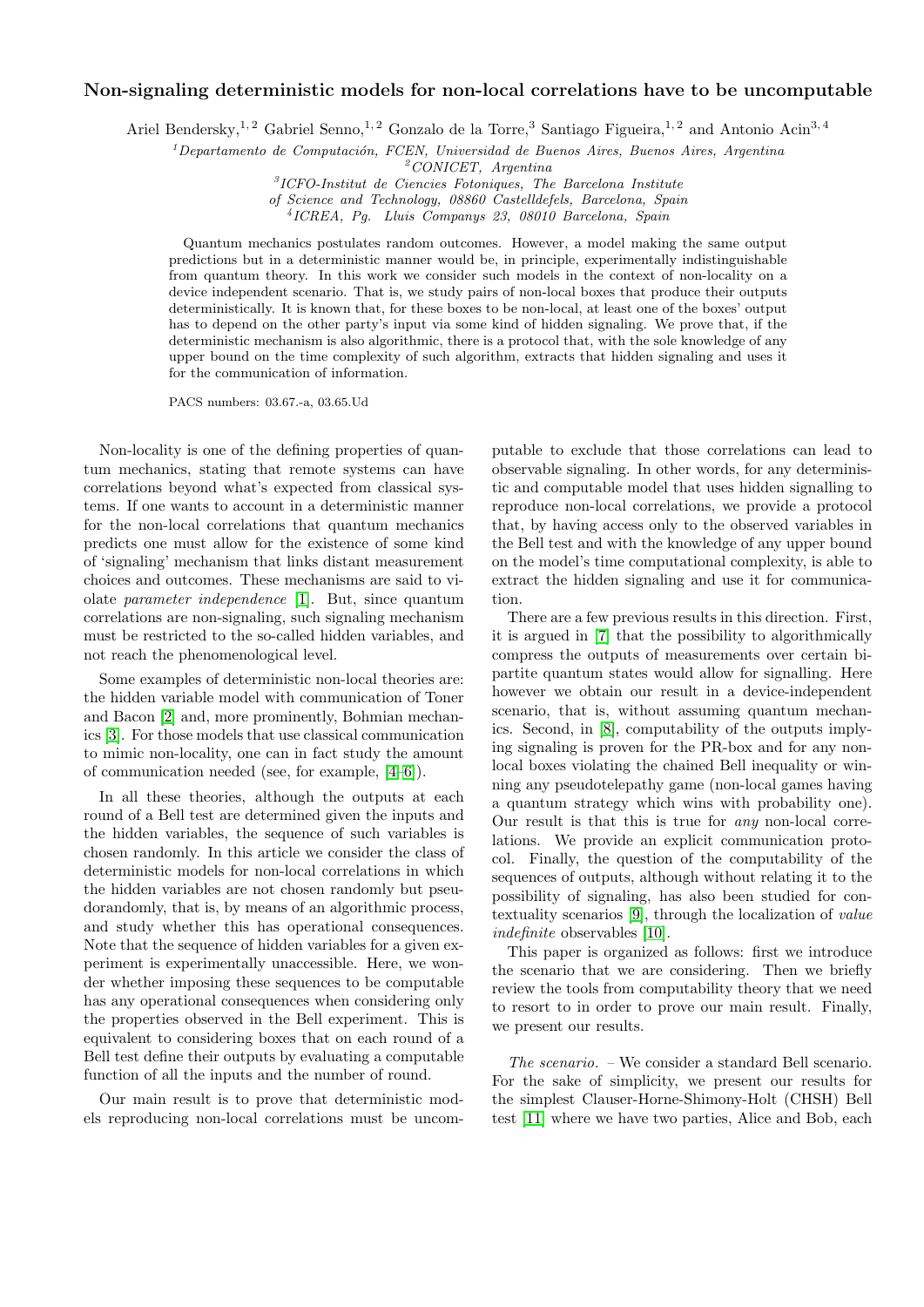one with a box that has a binary input and a binary output. The extension to other scenarios is straightforward.

Our goal is to study deterministic and computable models that reproduce non-local correlations. This means that there are computable functions  $A, B$ :  $\{0, 1\} \times$  $\{0, 1\} \times \mathbb{N} \to \{0, 1\}$ , representing Alice's and Bob's boxes respectively, such that  $A(x, y, n)$  [resp.  $B(x, y, n)$ ] defines the output at the n-th round of Alice's [resp. Bob's] box when Alice's input is x and Bob's input is y. See Fig. [1](#page-1-0) for a schematic representation. As for the non-locality of the boxes, we formalize it through the following definition:

<span id="page-1-1"></span>Definition 1. A pair of boxes A, B with binary inputs and outputs is non-local iff whenever the sequences of inputs  $(x_i)_{i\in\mathbb{N}}$  and  $(y_i)_{i\in\mathbb{N}}$  are independent tosses of a fair coin, the sequences of outputs  $(a_i)_{i\in\mathbb{N}}$  and  $(b_i)_{i\in\mathbb{N}}$ are such that

$$
p(a, b|x, y) := \lim_{n \to \infty} \frac{4 \cdot \# \{ i < n \mid (x_i, y_i, a_i, b_i) = (x, y, a, b) \}}{n}
$$

violates a Bell inequality with probability 1.



<span id="page-1-0"></span>FIG. 1: Schematic representation of the scenario considered. Two distant observers, Alice and Bob, run a Bell test by implementing measurements on two systems. The observed correlations are described by a hidden-signaling mechanism plus computable functions determining the outputs given the inputs at each round n.

Note that Definition [1](#page-1-1) is general enough to cover the usual non-deterministic scenario as well.

As we said in the introduction, because we are looking at deterministic boxes generating non-local correlations, their outputs have to depend on each other's input. Since the boxes are computable, this is the only information they need to share, as any other necessary data can be computed from the inputs. It is important to note that, although it seems that our toy model is signaling, and therefore it would not come as a surprise that Alice can signal to Bob, this is not the case. The model uses signaling for its internal workings but this does not necessarily imply that Alice and Bob can send information to each other. For instance, if one does not impose that the functions  $A$  and  $B$  are computable, one can perfectly simulate quantum mechanics without violating the no-signalling principle. Bohm's theory [\[3\]](#page-4-2) constitutes an example of this simulation.

It is easy to see that, if the dependence between distant inputs and outputs happens in only finitely many rounds, the boxes are essentially local. Therefore, we have that:

<span id="page-1-3"></span>**Lemma 1.** If A and B are a pair of deterministic nonlocal boxes, then for infinitely many values of n, there is x such that  $A(x, 0, n) \neq A(x, 1, n)$  or there is y such that  $B(0, y, n) \neq B(1, y, n).$ 

In the following,  $A$  and  $B$  are pair of computable deterministic non-local boxes and, without loss of generality, we make the next assumption: for infinitely many  $n$ ,

<span id="page-1-2"></span>
$$
\exists y \in \{0, 1\} \text{ such that } B(0, y, n) \neq B(1, y, n), \quad (1)
$$

or in other words, for infinitely many values of  $n$ , the value of  $x$  can be determined from the output of  $B$  with the suitable choice of  $y$ . Therefore, if Alice knew how to compute B, they could trivially signal from Alice to Bob (Alice just inputs her message, and in the rounds in which Bob's output depends on Alice's input, he can reconstruct her input). The situation we want to study is when  $B$  is unknown.

What we show next is that, with the assumption that B is a computable function, one can actually devise a protocol to transmit one-way information from Alice to Bob with the sole knowledge of some upper bound on the time computational complexity of B. Before showing the protocol, we need to introduce some concepts from computability theory.

Tools from computability theory. – The main ingredient in the protocol we are about to describe is that of learning a target computable function  $f : \mathbb{N} \to \{0, 1\}$ from a given class  $\mathcal C$  by looking at finite prefixes of  $f$  [\[12\]](#page-4-10), where a prefix of  $f$  of length  $n$  is defined as the finite sequence  $f(0), f(1), f(2), ..., f(n-1)$ . To learn a computable function  $f$  means to discover a program computing f. The learner chooses successive candidate programs which are consistent with the finite prefix of  $f$  already seen. During this process, the program may change until it stabilizes in a certain program computing  $f$ .

The learning procedure for  $\mathcal C$  depends on the class  $\mathcal C$ but not on the specific function  $f$  to be learnt. Not all classes of functions are learnable: it is well known that the class of all computable functions is not learnable [\[13\]](#page-4-11). On the contrary, for every computable function  $t$ , the class of functions computable in time  $O(t)$  is learnable. The learnability of the class  $C$  of functions running in time  $O(t)$  follows from the fact that such class is computably enumerable, i.e. a computer can list programs computing all functions in the class (possibly with repe-titions). As shown in Fig. [2,](#page-2-0) for a target function  $f \in \mathcal{C}$ the learner will make its guess by picking the first program in the enumeration whose outputs coincide with the already seen bits of f. Since one of the programs computing f is in the enumeration (every program running in time  $O(t)$  is listed), and the learner only moves forward in that list (it picks the first program whose output coincides with every seen bit), at some point it will find one program computing f.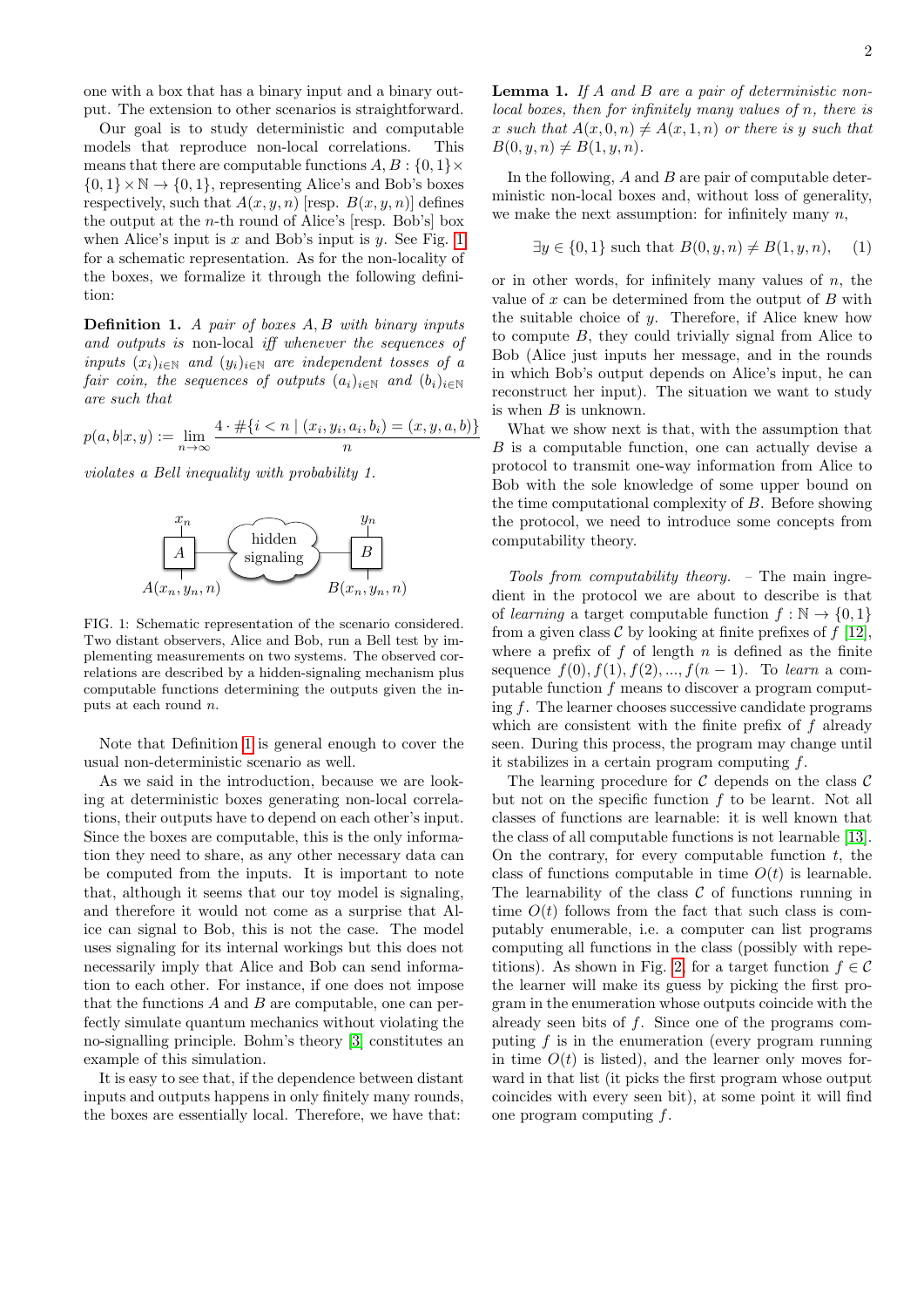

<span id="page-2-0"></span>FIG. 2: Suppose we want to learn a  $\{0,1\}$ -valued function f and let  $\{s_i\}_{i\in\mathbb{N}}$  be a computable enumeration of programs computing  $\{0, 1\}$ -valued functions, which run in time  $O(t)$ . The *i*-th row represents the sequence  $s_i(0), s_i(1), s_i(2), \ldots$ . After seeing  $f(0) = 1$ ,  $f(1) = 0$  and  $f(2) = 1$ , the guess for the target function is defined as (the index of) the first program whose outputs match those values (in the example, the guess is  $s_6$ ).

The signaling protocol. – We are now in position to present our main result: the construction of a protocol that allows two parties, Alice and Bob, to signal if the following three conditions hold: (i) their boxes are nonlocal, in the sense of Definition [1.](#page-1-1) That is, that the outputs of the boxes would lead to an estimated probability distribution that is nonlocal and no-signaling, such as those of quantum theory; (ii) the internal mechanism of the boxes is computable and is assisted by a hidden signaling mechanism; (iii) Alice and Bob know a computable time bound function t for Bob's box computation.

The key idea of the protocol is for Bob to perform a learnability scheme on the outputs of his box. Once he has learned function  $B$ , he uses the rounds  $n$  such that [\(1\)](#page-1-2) holds to reconstruct Alice's input (see Lemma [1\)](#page-1-3) and, thus, received the signal. There are three issues that we will need to deal with in this approach:

- In order for Bob to learn a program to compute the function  $B$ , he needs to know Alice's inputs  $x$ , at least until B has been learned.
- In general, Bob will not be able to tell when he has effectively learned  $B$ , as for any given prefix, there are infinitely many computable sequences reproducing it.
- For every round  $n$ , Bob has access only to the value of B for the pair of inputs  $(x_n, y_n)$  selected in the round.

To cope with the first two issues, Alice and Bob will alternate between learning rounds and signaling rounds. The former are rounds in which they know both parties inputs (they are pre-established) and are used by Bob

to learn function B. The later are rounds that are used to send a message from Alice to Bob assuming  $B$  is already known. Choosing the pre-established inputs in a sufficiently random manner will allow them to cope with the third issue. We now give a description of the protocol and sketch the proof of its soundness. For a more detailed technical explanation, see the Supplemental Material.

As a first step of the protocol, Alice and Bob have to assume a time complexity class for the boxes' functions. This is done by choosing a computable function  $t$ that tells them how long it takes for Bob's box to compute its output on round  $n$ . To perform the alternation aforementioned, they share a sequence S whose symbols are either a pair of bits, or an integer between 1 and  $m$ . where  $m$  is the length of the message that Alice wants to communicate.

- Learning rounds. If the *n*-th symbol of S is a pair  $(x_n, y_n)$ , Alice inputs  $x_n$  and Bob inputs  $y_n$ . Since Bob knows both inputs and his output  $B(x_n, y_n, n)$ , he uses every such round to perform a learnability scheme in order to make a better guess for his function B. Specifically, he looks for the first program p running in time  $O(t)$  such that for all  $(x_i, y_i)$  in the first *n* symbols of *S*, we have  $p(x_i, y_i, j) = B(x_i, y_i, j)$ . Notice that the construction of the candidate program  $p$  is based only on the values corresponding to the learning rounds.
- Signaling rounds. If the *n*-th symbol of  $S$  is a number  $k_n \in \{1 \dots m\}$ , Alice inputs the  $k_n$ -th bit of her message and Bob checks with his candidate program  $p$  for  $B$  if Alice's input can be inferred from his output by choosing a proper input, i.e., if there is a value of y such that  $p(0, y, n) \neq p(1, y, n)$ . If there is no such  $y$ , Bob inputs 0 to his box and proceed to the next round. Else, suppose  $p(0, y, n) = u$ and  $p(1, y, n) = 1 - u$ . Bob inputs y to his box. If the output is u then Bob postulates that the  $k_n$ th symbol of the message from Alice is 0, else he postulates that it is 1.

For this protocol to be sound, it suffices that the following properties hold:

- <span id="page-2-1"></span> $(P_1)$  There exists a number of round  $n_0$  such that for all  $n \geq n_0$ , Bob's candidate program p at stage n is correct, that is  $p(x, y, n) = B(x, y, n)$  for all  $x, y \in \{0, 1\}$ . In other words, the learning process converges to B.
- <span id="page-2-2"></span> $(P_2)$  For the k-th bit of Alice's message and for infinitely many  $n, S(n) = k \in \mathbb{N}$  and  $B(0, y, n) \neq B(1, y, n)$ for some  $y \in \{0, 1\}$ , i.e. the signaling mechanism happens for infinitely many rounds. For every  $k$ , after finitely many rounds, Bob's postulate for bit k of Alice's message is forever correct.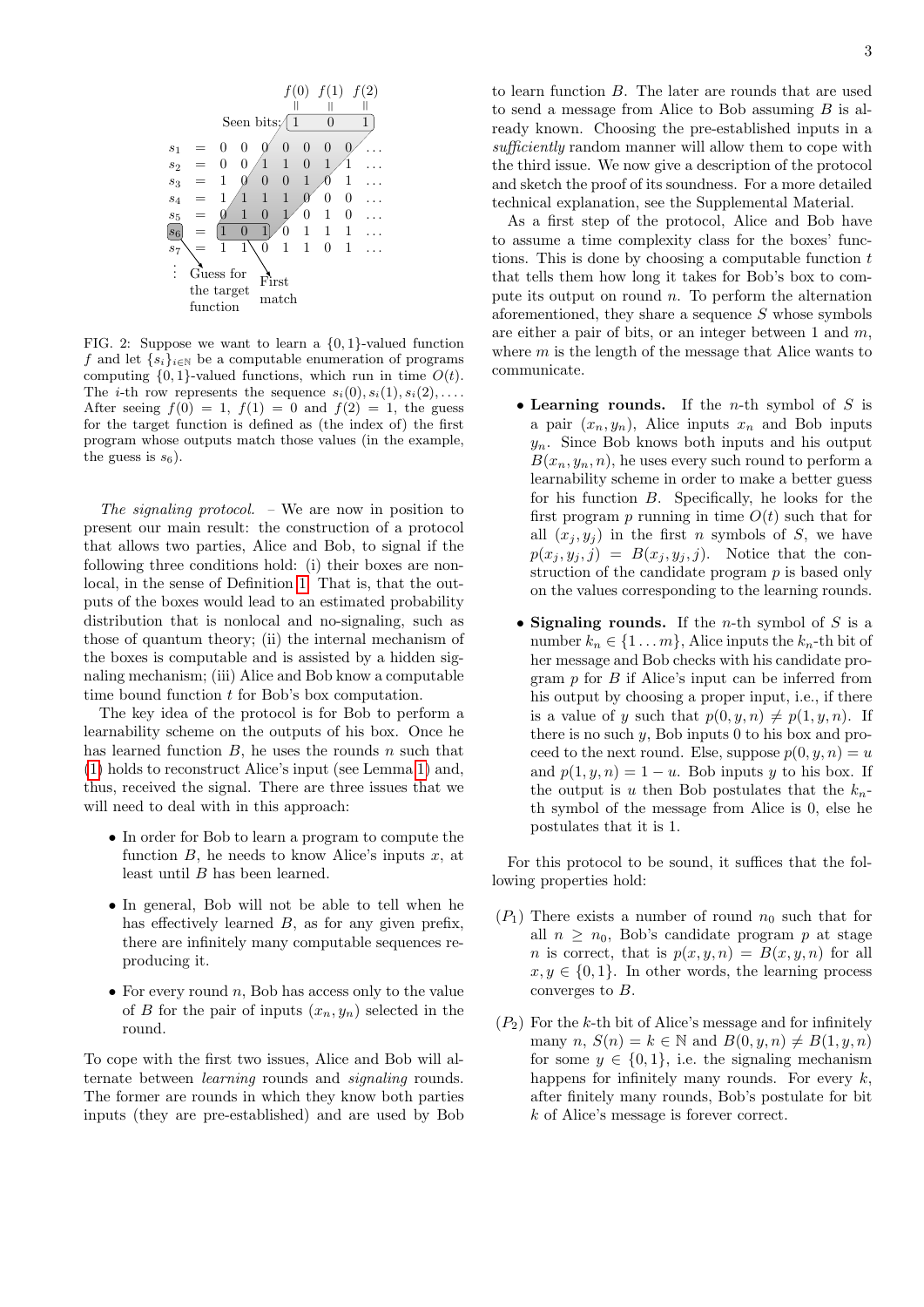When  $(P_1)$  $(P_1)$  $(P_1)$  and  $(P_2)$  hold, the values obtained on the signaling rounds can be incorrect only for finitely many rounds (until B has been learnt). Therefore, on the long run Bob is able to identify each bit from Alice's message as the value that showed up the most for that bit.

Now, whether  $(P_1)$  $(P_1)$  $(P_1)$  and  $(P_2)$  hold depends on the choice of the shared sequence S. For example, let us consider the case in which  $S(n)$  are independent and identically distributed (i.i.d.) random variables. To see that  $(P_1)$  $(P_1)$  $(P_1)$  holds we proceed by contraposition. Suppose that the learning procedure stabilizes in one of the finitely many programs  $p$  appearing before one computing  $B$  in the enumeration, and whose outputs differ from those of B in infinitely many inputs  $(x, y, m)$ . This would imply that for almost all rounds  $n$  in which  $S$  dictates learning, that  $n$  is not one of the infinitely many  $m$  for which  $p(x, y, m) \neq B(x, y, m)$  for some  $(x, y)$ . It is easy to see that the probability of this happening when choosing the learning rounds n at random is zero. To see that  $(P_2)$  $(P_2)$  $(P_2)$ holds it suffices to observe that amongst the infinitely many n where  $(1)$  is true, the probability that S picks finitely many of them to signal the  $k$ -th bit of the message is zero.

However, letting S be i.i.d. random variables would make our argument too weak, as it would mean that Alice and Bob have access to randomness, a non-computable resource, namely a random variable, to test models of nature that are assumed to use only computable functions. On the other hand, choosing a too simple sequence for  $S$  does not work. It is not hard to see that if  $S$  is chosen such that, for instance, it indicates learning in the odd rounds and signaling in the even, the learning could converge to a program that coincides with B in almost all odd positions but, for the even positions, it outputs, say, the negation of  $B$  (this program, of course, also runs in time  $O(t)$ ). One can then expect that some notion of computable yet sufficiently random is needed for the protocol to work. The question is: can we find a computable sequence  $S$  that does the job?

In general, no easily predictable sequence  $S$  is suitable. However, one can consider the notion of trandomness [\[14–](#page-4-12)[16\]](#page-4-13), in which the degree of randomness is defined with respect to an adversary whose computing time is bounded by some computable function  $t$ . Then, the idea is to run the previous protocol with a sequence that, while being computable, "looks like a random variable" for the devices with the assumed bounded computational power. Now, the question is to operationally define what "looking like a random variable" means. Intuitively, the notion of a sequence random with respect to a time bound  $t$  can be related to the impossibility of the adversary to predict its symbols using a machine running in time  $O(t)$ .

More precisely, the adversary has a computer program that computes a function  $M$ , such that, given the first k symbols of the sequence S (i.e,  $S_0S_1...S_{k-1}$ ), it tells what part of its capital the adversary has to bet on each possible next symbol  $S_k$ . In other words, M is a betting strategy. The sequence  $S$  is called  $t$ -random if there is no such betting strategy, computable in time  $O(t)$ , that makes the adversary win an unbounded amount of money.

In the Supplemental Material we show how to the notion of t-randomness captures this intuition and provides a thorough proof that the protocol works even when  $S$  is a computable t-random sequence. It is important to note that, from a program for  $t$ , one can compute a  $t$ -random sequence in time  $O(t(n) \cdot log(t(n)) \cdot n^3)$  (see e.g. [\[16\]](#page-4-13)). Therefore, for our protocol to work, Alice and Bob will only need to know a computable time bound  $t$  for  $B$ , since they will be able to compute a suitable S from a program for t.

It is important to note that, without any knowledge of B, there is no a priori bound on the time it takes Bob to determine Alice's message with high enough confidence. Nonetheless, since this time is finite, there exists some finite distance for which the communication allowed by our protocol is superluminal. For instance, if it takes Bob M rounds to find out Alice's message and each round takes a time  $T$ , then if they are at a distance  $cTM$ , the message is obtained before a light signal from Alice could reach Bob.

It could be argued that imposing a bound on the time complexity of Alice and Bob's boxes (which are nothing but an abstraction of what nature is doing to choose the outputs) is a strong requirement. However, since the number of computational steps per second that can be performed by a system of mass  $m$  is upper bounded by  $2mc^2/\pi\hbar$  [\[17\]](#page-4-14), this is not only a requirement of our protocol but a reasonable physical assumption.

 $Discussion. - Our protocol shows that correlated sys$ tems that would have violated a Bell inequality if were used for a standard Bell test (i.e., with random inputs), can be used to signal if assumed to be computable and a time (or space) bound for their computational complexity is known in advance. The main consequence of this is that we are left with the following consequences: either Bell-violating systems cannot be computable, or if Alice and Bob guess properly a complexity class larger than the one used by the computable systems, they can signal in either way using the previous protocol. Our result implies that, under the well established assumption that no observable signaling exists, we need to accept the existence of truly unpredictable physical processes.

It is worth mentioning that our result doesn't go into conflict with the different interpretations of quantum mechanics. All of them predict random outputs, which are not allowed by our model. In the Copenhagen interpretation, the measurement process is postulated as random, whereas, for example, Bohmian mechanics is deterministic but postulates initial conditions that are randomly distributed and fundamentally unknowable.